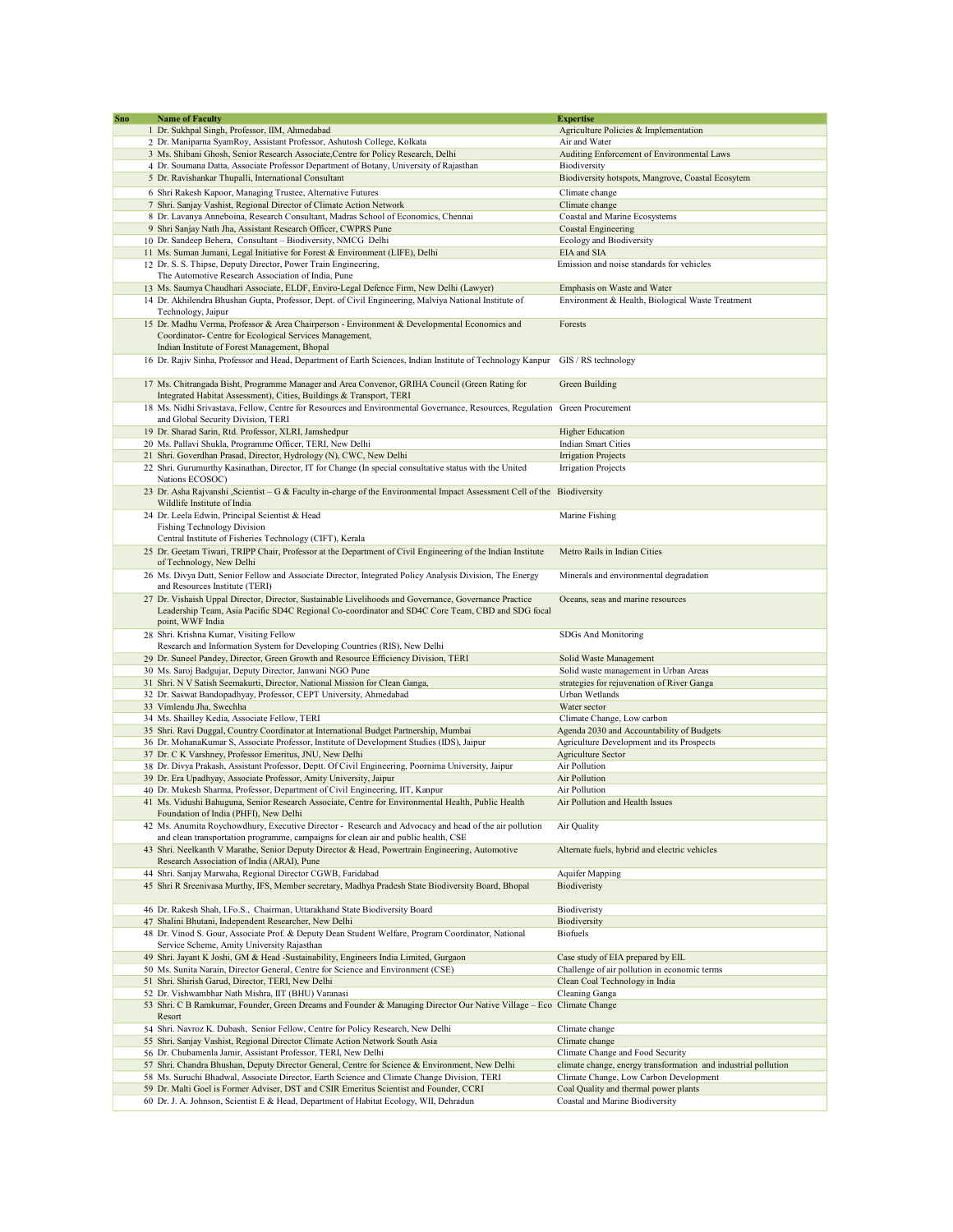|  | 61 Dr. Pravakar Mishra, Scientist-F, National Center for coastal Research (NCCR), Chennai                                                                                                                                                                                         | Coastal Pollution and Water Quality Monitoring                                  |
|--|-----------------------------------------------------------------------------------------------------------------------------------------------------------------------------------------------------------------------------------------------------------------------------------|---------------------------------------------------------------------------------|
|  | 62 Shri Sanjeev K Kanchan, Programme Manager / Environmental Governance - Industry, CSE                                                                                                                                                                                           | Comprehensive Environmental Pollution Index (CEPI): Concept and<br>Experience   |
|  | 63 Dr. Dipak Apte, Director, Bombay Natural History Society (BNHS), Mumbai.                                                                                                                                                                                                       | Conservation of coastal life                                                    |
|  | 64 Dr. K. Sivakumar, Scientist F & Professor, Department of Endangered Species Management, Wildlife                                                                                                                                                                               | Conservation of Coastal zones                                                   |
|  | Institute of India, Dehradun<br>65 Shri. Prasad Khadsan, Assistant General Manager. M/s IVRCL Limited, Pune                                                                                                                                                                       |                                                                                 |
|  | 66 Shri Vidya Prakash, Deputy Director General, NSSO Zonal Office, Jaipur                                                                                                                                                                                                         | <b>Construction Project</b><br>Control measures for non-sampling errors         |
|  | 67 Shri. J. S. Kamyotra, Member Secretary, Central Pollution Control Board                                                                                                                                                                                                        | CPCBs/SPCBs                                                                     |
|  | 68 Mr. Ashok Sreenivas, Senior Fellow (Energy Group), Prayas Pune                                                                                                                                                                                                                 | Critical Analysis                                                               |
|  | 69 Dr. D.D. Basu, Coordinator - EIA, Retd. Addl. Director, Central Pollution Control Board (Presently working Critical Issues in Water Act<br>as Adviser to CSE)                                                                                                                  |                                                                                 |
|  | 70 Dr. Sanjiv Tyagi, I.Fo.S., Director and Member Secretary, Gujarat Environment Management Institute<br>(GEMI)                                                                                                                                                                   | CRZ Clearances: Issues in processing and Monitoring                             |
|  | 71 Ms. Ashwini Chitnis, Fellow (Energy Group), Prayas                                                                                                                                                                                                                             | Draft National Energy Policy: Critical Analysis                                 |
|  | 72 Ms. Poonam Sewak, Vice President, Safe Water Network                                                                                                                                                                                                                           | Drinking Water: Urban Poor                                                      |
|  | 73 Dr. Dinesh Chand, Add. Advisor, Ministry of Drinking Water and Sanitation, GoI                                                                                                                                                                                                 | Drinking Water in Rural India                                                   |
|  | 74 Dr. Nirma Bora, Officer- Policy Research and Advocacy Support, Water Aid India, New Delhi                                                                                                                                                                                      | Drinking water Quality in Rural India                                           |
|  | 75 Shri. Shafee J Sayed, State IT Nodal Officer, PMGSY, MRRDA<br>Govt of Maharashtra                                                                                                                                                                                              | E-Tendering in Construction works and e procurement                             |
|  | 76 Shri. Raghu Babu Nukala, Sustainable and Environment-friendly Industrial Production, Sustainable Urban<br>and Industrial Development, Project Director, Deutsche Gesellschaft für Internationale Zusammenarbeit<br>$(GIZ)$ GmbH                                                | Eco Industrial Development in India                                             |
|  | 77 Dr. Ramprasad Sengupta, Professor Emeritus of Economics<br>Centre for Economic Studies and Planning, School of Social Sciences, Jawaharlal Nehru University, New<br>Delhi and Mahatma Gandhi National Fellow of ICSSR at the Centre for Studies in Social Sciences<br>Calcutta | Ecological and carbon footprint                                                 |
|  | 78 Dr. R K Sinha, University Professor of Zoology<br>Environmental Biology Laboratory, Department of Zoology, Patna University, Patna                                                                                                                                             | Ecological Conservation of Ganga                                                |
|  | 79 Shri. Keshav Varma, IAS (Retd.) and Sector Director of East Asia Urban Dev                                                                                                                                                                                                     | <b>Ecologically Sustainable Cities</b>                                          |
|  | 80 Shri. Rajesh Gopal, I.Fo.S. (Retd.) and Secretary General, Global Tiger Forum                                                                                                                                                                                                  | Ecologically Sustainable Cities                                                 |
|  | 81 Dr. T V Ramachandran, Energy & Wetlands Research Group, Centre for Ecological Sciences, Indian                                                                                                                                                                                 | Economic Valuation of forests:valuation of forests in Central western           |
|  | Institute of Science, Bangalore                                                                                                                                                                                                                                                   | Ghats and Estuary                                                               |
|  | 82 Dr. L Venkatachalam, Professor, Madras Institute of Development Studies, Chennai                                                                                                                                                                                               | <b>Ecosystem Services</b>                                                       |
|  | 83 Dr. Sanjay Mathur, Professor, Civil Engineering Department, MNIT                                                                                                                                                                                                               | <b>EIA</b>                                                                      |
|  | 84 Shri. Girish Kumar Vaishnav, Manager (Envt.), Indian Institute of Coal Management, Ranchi                                                                                                                                                                                      | EIA for Coal Washeries                                                          |
|  | 85 Dr. D. K. Behera, Sr. Env. Scientist<br>State Pollution Control Board, Odisha                                                                                                                                                                                                  | <b>EIA</b> for Mining Sector                                                    |
|  | 86 Ms. Ritu Mathur, Director, Integrated Assessments & Modelling, TERI                                                                                                                                                                                                            | Energy and Climate Change:                                                      |
|  | 87 Shri. Sanjay Seth, Senior Director - Sustainable Habitat Programme, The Energy and Resources Institute                                                                                                                                                                         | Energy Audits and Energy Efficiency in Indian Railways                          |
|  | (TERI) & Chief Executive Officer, Green Rating for Integrated Habitat Assessment (GRIHA) Council                                                                                                                                                                                  |                                                                                 |
|  | 88 Shri. Sandeep Kachhawa, Senior Researcher, Alliance for an Energy Efficient Economy (AEEE), New                                                                                                                                                                                | Energy Conservation and Efficiency                                              |
|  | Delhi                                                                                                                                                                                                                                                                             |                                                                                 |
|  | 89 Dr. Archana Soni, Associate Professor, Energy Centre, MANIT, Bhopal<br>90 Shri. Pradip M. Chaukhande, Ex AGM (C&M), Consultancy Wing, NTPC Ltd.                                                                                                                                | Energy consumption<br>Energy Efficiency and Demand Side Management              |
|  | 91 Dr. Mahendra Sethi, Research faculty and editor at the National Institute of Urban Affairs (NIUA)                                                                                                                                                                              | Energy Management and Transport Sector                                          |
|  |                                                                                                                                                                                                                                                                                   |                                                                                 |
|  | 92 Shri. Sarbojit Pal, Fellow TERI                                                                                                                                                                                                                                                | Energy Management and Transport Sector                                          |
|  | 93 Dr. Ashwini Kumar Swain, Executive Director, Centre for Energy, Environment & Resources (CEER),<br>New Delhi and Visiting Fellow, Centre for Policy Research, New Delhi                                                                                                        | Energy Sector scenario in India                                                 |
|  | 94 Shri. Abhishek Jain, Senior Programme Lead, Council on Energy, Environment and Water (CEEW), New<br>Delhi                                                                                                                                                                      | Energy-Issues                                                                   |
|  | 95 Shri. Debi Goenka, Executive Trustee, Conservation Action Trust, Mumbai                                                                                                                                                                                                        | <b>Environment and Legal Issues</b>                                             |
|  | 96 Ms. Ritu Singh, Project Manager, Energy Efficiency Services Limited (EESL) & Resource person, TERI                                                                                                                                                                             | Environment and Sustainable development                                         |
|  |                                                                                                                                                                                                                                                                                   |                                                                                 |
|  | 97 Shri. Sreedhar Ramamurthi, Managing Trustee, Environics Trust                                                                                                                                                                                                                  | Environment and Sustainable Development                                         |
|  | 98 Shri. Himanshu Thakkar, Coordinator of South Asia Network on Dams, Rivers and People (SANDRP)                                                                                                                                                                                  | Environment impacts of Dams                                                     |
|  | 99 Dr. Biswajeet Paul, Associate Professor, Department of Environmental Sc & Engineering (Centre of<br>Mining Environment), Indian Institute of Technology (Indian School of Mines), IIT (ISM), Dhanbad                                                                           | Environment impacts of Mining                                                   |
|  | 100 Ms. Archana Chatterjee, National Coordinator, Mangroves For the Future (MFF), IUCN (International<br>Union for Conservation of Nature)                                                                                                                                        | Environment impacts of Ports                                                    |
|  | 101 Dr. Sudarshan Rodriguez, Senior Programme Co-ordinator, Tata Institute of Social Sciences (TISS)                                                                                                                                                                              | Environment impacts of ports                                                    |
|  | 102 Ms. Priya Ranjan Sinha, Country Representative, International Union for Conservation of Nature India<br>(IUCN) Programme                                                                                                                                                      | Environment impacts of ports: Dhamra Port Project                               |
|  | 103 Shri. Sanjay Upadhyay, Advocate Supreme Court of India & Managing Partner, Enviro-Legal Defence Firm Environment Law                                                                                                                                                          |                                                                                 |
|  | 104 Ms. Eisha Krishn, Legal Associate Enviro-Legal Defence Foundation                                                                                                                                                                                                             | <b>Environment Legislations</b>                                                 |
|  | 105 Dr. Laxmikant Naik, Tata Consultancy Services, Mumbai                                                                                                                                                                                                                         | <b>Environment Management</b>                                                   |
|  | 106 Dr. Himanshu Upadhyaya, Assistant Professor, Azim Premji University, Bangalore                                                                                                                                                                                                | Environmental audits                                                            |
|  | 107 Dr. Devashis Bose, Associate Professor and Head of the Department, DDR College, Assam                                                                                                                                                                                         | <b>Environmental Economics</b>                                                  |
|  | 108 Ms. Suparna Jain, Senior Associate, Enviro Legal Defence Firm, New Delhi                                                                                                                                                                                                      | environmental governance                                                        |
|  | 109 Dr. Valli Manickam, Administrative Staff College of India, Hyderabad<br>110 Shri Sateesh Babu N., Head - Chemicals and Industrial Environmental Management, United Nations                                                                                                    | Environmental impacts assessment<br>Environmental Impacts of Industrial Estates |
|  | Development Programme, New Delhi                                                                                                                                                                                                                                                  |                                                                                 |
|  | 111 Dr. B B Arora, Professor, Delhi College of Engineering (DCE), Delhi                                                                                                                                                                                                           | Environmental Impacts of Thermal Power Plants                                   |
|  | 112 Surendra Prasad, AGM, CenPEEP, NTPC                                                                                                                                                                                                                                           | Environmental Impacts of Thermal Power Plants                                   |
|  | 113 Shri Biren Nayak, Programme Manager, Natural Resource Knowledge Activist Hub - Actionaid India                                                                                                                                                                                | Environmental issues and policy                                                 |
|  | 114 Ms. Bratindi Jena, Head - Knowledge Activist Hub Natural Resources, Actionaid India                                                                                                                                                                                           | Environmental issues and policy                                                 |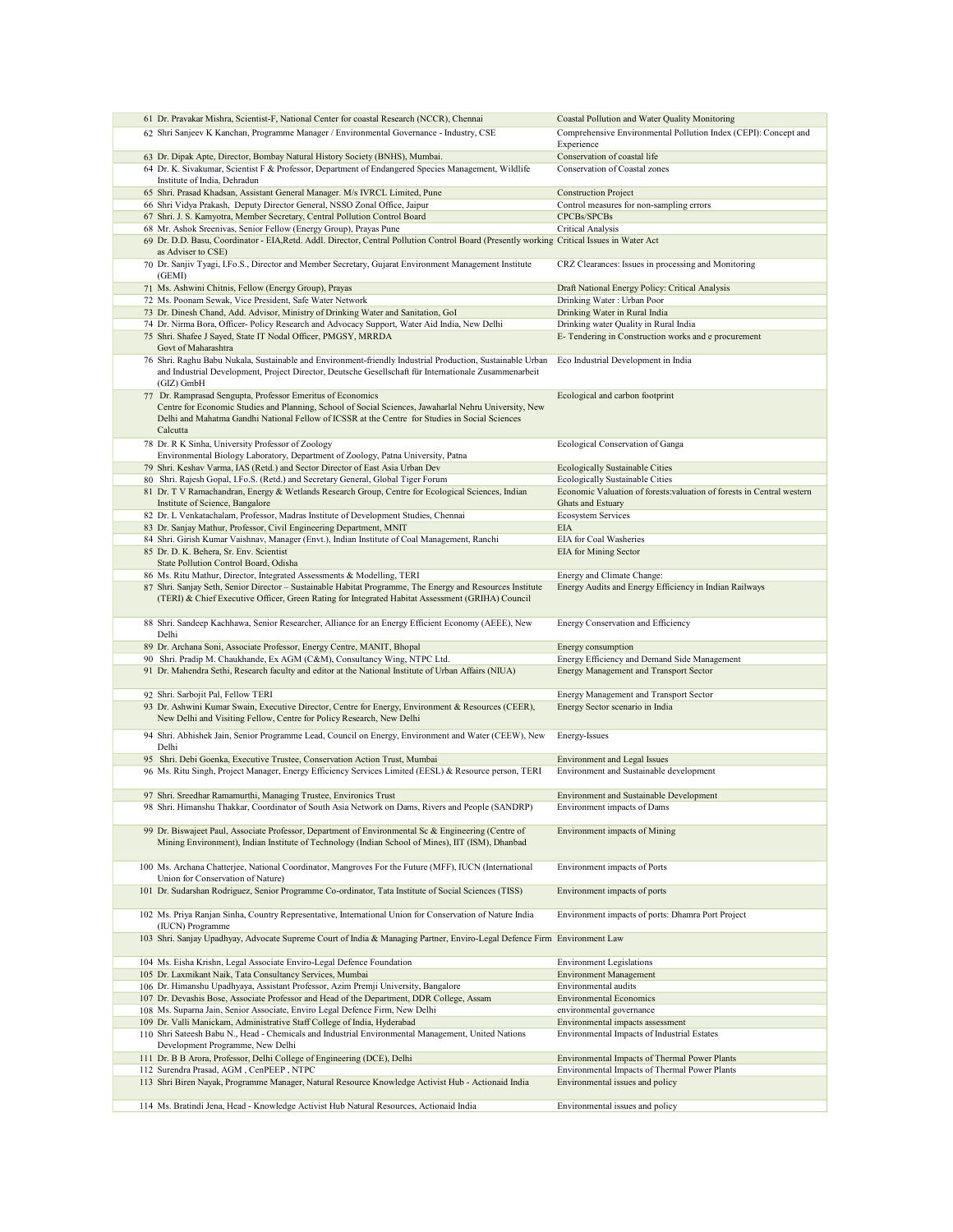|  | 115 Dr. M P Sukumaran Nair, Chairman, Public Sector Restructuring and Internal Audit Board of Government Environmental Issues in Petrochemical sector                                                 |                                                                                                            |
|--|-------------------------------------------------------------------------------------------------------------------------------------------------------------------------------------------------------|------------------------------------------------------------------------------------------------------------|
|  | of Kerala<br>116 Shri Rahul Nawle, Vice President (Planning), Srujan Research and Planning Foundation                                                                                                 |                                                                                                            |
|  | 117 Dr. Subhrangsu Goswami, Asst. Professor, CEPT University, Ahmedabad                                                                                                                               | Environmental Issues in Urban Planning and Land Use<br>Environmental Issues in urban planning and land use |
|  | 118 Ms. Upama Bhattacharjee, Associate, ELDF (Lawyer)                                                                                                                                                 | environmental Laws                                                                                         |
|  | 119 Shri Pustav Joshi, Programme Manager, Clean Energy Finance, Shakti Foundation, New Delhi (Chartered                                                                                               | Finance for clean energy                                                                                   |
|  | Accountant)                                                                                                                                                                                           |                                                                                                            |
|  | 120 Dr. N.R. Bhanumurthy, Professor, National Institute of Public Finance and Policy                                                                                                                  | Finances and Means: SDGs                                                                                   |
|  | 121 Dr. Sham Wagh, Indsearch, Pune                                                                                                                                                                    | Financial Statements for audit of SOE                                                                      |
|  | 122 Shri G. Vishwanath Reddy, I.Fo.S.                                                                                                                                                                 | Forests                                                                                                    |
|  | 123 Shri Gobind Sagar Bhardwaj, I.Fo.S.                                                                                                                                                               | Forests                                                                                                    |
|  | 124 Dr. B. Sengupta, Former Member Secretary, Central Pollution Control Board                                                                                                                         | Functioning of SPCBs: Issues and Constraints                                                               |
|  | 125 Dr. Vinod Tare, Professor, Environmental Engineering and Management Programme, Department of Civil<br>EngineeringIIT Kanpur                                                                       | Ganga River Basin Management Plan                                                                          |
|  | 126 Dr. Vibhuti Patel, Head, Dept of Economics, SNDT Women's University, Mumbai                                                                                                                       | Gender Budgeting and Planning:                                                                             |
|  | 127 Ms. Suneetha Eluri, National Project Coordinator - Domestic Workers, ILO DWT for South Asia and                                                                                                   | Gender audit                                                                                               |
|  | Country Office for India, India                                                                                                                                                                       |                                                                                                            |
|  | 128 Ms. Deepa Agarwal, C.I.O., Re-link, Mumbai                                                                                                                                                        | Gender Concepts and Gender                                                                                 |
|  | 129 Ms. Juthika Banerjee, Head- Gender Training Institute, Centre for Social Research, India                                                                                                          | Gender equality                                                                                            |
|  | 130 Dr. Kanchan Mathur, Professor, Institute of Development Studies, Jaipur                                                                                                                           | Gender Issues in Socio Economic                                                                            |
|  | 131 Dr. Manasi Mishra, Head, Research & Knowledge Management, Centre for Social Research (CSR)                                                                                                        | Gender Mainstreaming                                                                                       |
|  | 132 Ms. Nandita Bhatt, Programme Manager, Society for Participatory Research in India                                                                                                                 | Gender Mainstreaming                                                                                       |
|  | 133 Dr. Hemanta Kumar Dash, Principal Scientist(Agricultural Economics), ICAR-Central Institute for Women<br>in Agriculture (CIWA), Bhubaneswar                                                       | Gender mainstreaming in agriculture                                                                        |
|  | 134 Ms. Kanika Kaul, Sr. Programme Officer                                                                                                                                                            | Gender Responsive Budgeting                                                                                |
|  | Centre for Budget and Governance Accountability, Delhi                                                                                                                                                |                                                                                                            |
|  | 135 Dr. Gouri Srivastava, Professor, Department of Education in Social Sciences                                                                                                                       | Gender, Inclusion and Equity in School Education                                                           |
|  | National Council of Educational Research and Training (NCERT)                                                                                                                                         |                                                                                                            |
|  | 136 Dr. P K Joshi, Professor, School of Environmental Sciences, Jawaharlal Nehru University, New Delhi and<br>Former HOD & Professor, Department of Natural Resources, TERI University                | GIS data on audits of forest                                                                               |
|  | 137 Shri. J M Mauskar, Member, PM's Council for Climate Change                                                                                                                                        | Global Environmental Agenda                                                                                |
|  | 138 Dr. L. N. Venkataraman, Programme Coordinator (Public Policy), Department of Policy Studies, TERI                                                                                                 | Governance: Issues and Challenges                                                                          |
|  | School of Advanced Studies                                                                                                                                                                            |                                                                                                            |
|  | 139 Ms. Shabnam Bassi, Area Convenor & Secretary, GRIHA Council and Fellow, TERI                                                                                                                      | <b>GRIHA Ratings for Green Buildings</b>                                                                   |
|  | 140 Shri Iswar C. Das, Scientist SG and Head, HGS, NRSC, ISRO, Hyderabad                                                                                                                              | Ground Water                                                                                               |
|  | 141 Dr. Amarendra Kumar Sinha, Director, School of Basic Sciences, Manipal University, Jaipur                                                                                                         | Ground Water                                                                                               |
|  | 142 Shri Eklavya Prasad, Managing Trustee, Megh Pyne Abhiyan                                                                                                                                          | Groundwater                                                                                                |
|  | 143 Dr. Kamta Prasad, IRMED, New Delhi<br>144 Ms. Amrtha Kasturi Rangan, Sr. Manager, Arghyam Foundation, Bengaluru                                                                                   | Groundwater<br>Groundwater Management.                                                                     |
|  | 145 Shri. Avanish Kumar, Professor, Management Developlement Institute, Gurgaon                                                                                                                       | Health and SDGs                                                                                            |
|  | 146 Dr. Shyama Nagarajan, Managing Director, SahaManthran                                                                                                                                             | Health Care Delivery in India                                                                              |
|  | 147 Ms. Preeti Nath, Economic Advisor, MOHFW, GoI                                                                                                                                                     | Health Policy & Financing                                                                                  |
|  | 148 Dr. Bhupinder Chaudhary, Assistant Professor, HNG University, Gujarat.                                                                                                                            | Healthcare Delivery System in India                                                                        |
|  | 149 Dr. P Srinivasan, BITS Pilani                                                                                                                                                                     | <b>Higher Education</b>                                                                                    |
|  |                                                                                                                                                                                                       |                                                                                                            |
|  | 150 Shri. Santosh K Panda, IGNOU, New Delhi                                                                                                                                                           | Higher Education : Employability                                                                           |
|  | 151 Dr. K. Ramchandran, National Institute of Educational Planning and Administration (NIEPA), New Delhi                                                                                              | Higher Education and SDGs                                                                                  |
|  |                                                                                                                                                                                                       |                                                                                                            |
|  | 152 Shri. Pawan Duggal, Manager - Quality and Clinical Services<br>Shri Mata Vaishno Devi Naryana Superspeciality Hospital, Jammu                                                                     | Hospital Management                                                                                        |
|  |                                                                                                                                                                                                       |                                                                                                            |
|  | 153 Suvalaxmi, Environment Resources Management Group<br>154 Shri. Manish Singh, Principal Consultant, Impact Assessment and Planning, ERM                                                            | Hydro power project<br>Hydro power projects, clearances for setting up, operation and                      |
|  | 155 Shri. Ravi Chopra, Director, People's Science Institute, Dehradun                                                                                                                                 | Hydropower projects                                                                                        |
|  | 156 Punit Agarwal, Counsellor, Indian Green Building Council                                                                                                                                          | <b>IGBC</b> Rating                                                                                         |
|  | 157 Dr. M.H. Fulekar, Professor & Dean School of Environment and Sustainable Development,                                                                                                             | Impact of thermal power stations                                                                           |
|  | Coordinator of Special Centre for Nano Sciences, Central                                                                                                                                              |                                                                                                            |
|  | University of Gujarat                                                                                                                                                                                 | <b>Impacts of Transport Sector</b>                                                                         |
|  | 158 Dr. Ashish Verma, Associate Professor, Civil Engineering Department, IISc, Bengaluru and Associate<br>Faculty, Centre for infrastructure, Sustainable Transportation, and Urban Planning (CiSTUP) |                                                                                                            |
|  |                                                                                                                                                                                                       |                                                                                                            |
|  | 159 Dr. Priyanka Kulshrestha, Head, Research and Communication, Indian Pollution Control Association, New Indoor Air Quality                                                                          |                                                                                                            |
|  | Delhi                                                                                                                                                                                                 |                                                                                                            |
|  | 160 Dr. S. L. Kothari, Director, Amity Institute of Biotechnology and Pro-VC, Amity University, Jaipur                                                                                                | <b>Industrial Air Pollution</b>                                                                            |
|  | 161 Ms. Manju Menon, Senior Fellow, Centre for Policy Research, New Delhi and Program Director, Namati's Integrated Coastal Zone Management                                                           |                                                                                                            |
|  | <b>Environment Justice Program</b>                                                                                                                                                                    |                                                                                                            |
|  | 162 Dr. D. Asir Ramesh, Scientist (E), National Centre for Sustainable Coastal Management, Ministry of                                                                                                | Integrated Coastal Zone Management - Case Study                                                            |
|  | Environment, Forests and Climate Change, Koodal Building, Anna University Campus, Chennai<br>163 Ms. Trinayani Sen, Research Assistant, Megh Pyne Abhiyan                                             | Integrated Coastal Zone Management-Case Study                                                              |
|  | 164 Shri. Swaroop Banerjee, Environment Resources Management Group                                                                                                                                    | Introduction to EMS, process, components and audit                                                         |
|  | 165 Dr. Prabhakar Nanda, Principal Scientist (Agri. Economics), IIWM, Bhubaneswar                                                                                                                     | Irrigation water management                                                                                |
|  | 166 Shri. Ajit Uchoi, DCF(WL), Keoladeo National Park, Bharatpur                                                                                                                                      | Managing artificial wetlands                                                                               |
|  | 167 Ms. Shweta Bhatt, Conservation Action Trust, Mumbai                                                                                                                                               | Mangroves - Environmental, Legal Issues                                                                    |
|  | 168 Shri. S Vijay Kumar (Ex. IAS), Distinguished Fellow, TERI                                                                                                                                         | Mineral Development and Regulation Framework in India                                                      |
|  | 169 Ms. Srestha Banerjee, Program Officer, Centre for Science & Environment, New Delhi<br>170 Shri. Sujit Kumar Singh, Programme Manager, Industry and Environment Unit, Center for Science and       | Mining activities and their impact<br>Mining policy, EIA of mining                                         |
|  | Environment (CSE)                                                                                                                                                                                     |                                                                                                            |
|  | 171 Shri Salik Shafique, Environment, Law & Develoment Foundation, New Delhi (Lawyer)                                                                                                                 | Mining Policy: Legislative and mining Laws                                                                 |
|  | 172 Shri Amal Kumar Debnath, Former Chairman-cum-Managing Director of Central Mine Planning and                                                                                                       | Mining sector                                                                                              |
|  | Design Institute (A Subsidiary of Coal India Limited)                                                                                                                                                 |                                                                                                            |
|  | 173 Ms. Neena Singh Partner, Impact Assessment and Planning, Energy Resources Management                                                                                                              | Mining: activities and impact                                                                              |
|  | 174 Dr. S. K. Sikdar, Dy Commissioner & In Charge, Family Planning, MOHFW, GoI<br>175 Ms. Sumitra Acharaya, Advocate, Center for Access to Justice                                                    | National Health Mission:Child Health.<br>National Laws for Gender Equity                                   |
|  | 176 Shri. Chetan Pandit, Former Member (WP&P), Central Water Commission                                                                                                                               | National Water Framework Law                                                                               |
|  | 177 Dr. A.C. Kulshreshtha, Ex-ADG , MoSPI, Delhi                                                                                                                                                      | Natural Resource accounting                                                                                |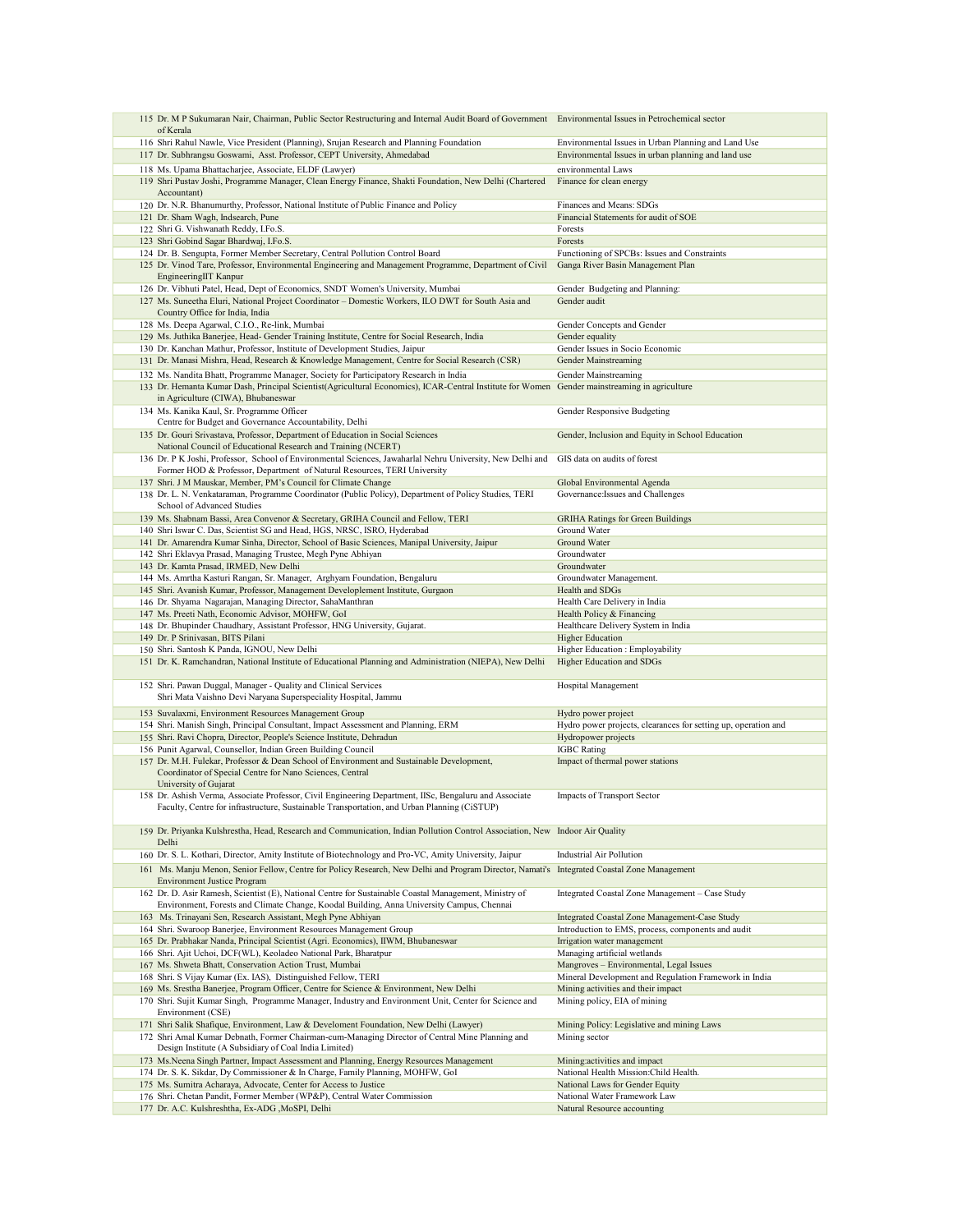|  | 178 Dr. Anjali Parasnis, Head, TERI Western Regional Centre, Mumbai.                                                                                                                                                                       | Navi Mumbai - an Eco City: A case study                         |
|--|--------------------------------------------------------------------------------------------------------------------------------------------------------------------------------------------------------------------------------------------|-----------------------------------------------------------------|
|  | 179 Dr. Haripriya Gundimeda, Professor, IIT Bombay                                                                                                                                                                                         | NRA of land and forestry sector                                 |
|  | 180 Dr. Shishir K. Dube, Vice Chancellor, Amity University, Rajasthan                                                                                                                                                                      | Ocean State Forecasting, Coastal Marine Hazards                 |
|  |                                                                                                                                                                                                                                            |                                                                 |
|  | 181 Dr. K. K. Joshi, Principal Scientist & Head, Marine Biodiversity Division, Central Marine Fisheries<br>Research Institute, ICAR, Government of India                                                                                   | Oceans, Seas and Marine resources                               |
|  | 182 Shri. Bhushana Karandikar, Research Collaborator for IFPRI, Washington DC and HarvestPlus,<br>Washington DC                                                                                                                            | Over review and fundamentals of GST                             |
|  |                                                                                                                                                                                                                                            |                                                                 |
|  | 183 Shri K Vohra, Commissioner, SPR, MoWR, RD&GR, New Delhi                                                                                                                                                                                | Overview of PMKSY                                               |
|  | 184 Shri. Y. Giri Rao, Director cum Secretary, Vasundhara, Odisha                                                                                                                                                                          | People and Forests                                              |
|  | 185 Dr. Avinash S Garudkar, Professor and Head, Faculty of Engineering, Water And Land Management                                                                                                                                          | Planning and formulation of River Valley Projects               |
|  | Institute (WALMI), Aurangabad, Maharashtra                                                                                                                                                                                                 |                                                                 |
|  | 186 Shri Satish Sinha, Associate Director, Toxics Link                                                                                                                                                                                     | Waste Management and E-waste                                    |
|  |                                                                                                                                                                                                                                            |                                                                 |
|  | 187 Dr. Deep Narayan Pandey, I.Fo.S, APCCF (CAMPA), Rajasthan Forest Department and Former Member                                                                                                                                          | Protection of Wildlife                                          |
|  | Secretary Rajasthan State Pollution Control Board                                                                                                                                                                                          |                                                                 |
|  | 188 Dr. Pratap Ranjan Jena, Associate Professor, National Institute of Public Finance and Policy, New Delhi                                                                                                                                | Public Financial Management and SDGs                            |
|  |                                                                                                                                                                                                                                            |                                                                 |
|  |                                                                                                                                                                                                                                            |                                                                 |
|  | 189 Ms. Anuradha Agrawal, Annual Status of Education Report (ASER) Centre, Pratham                                                                                                                                                         | Quality Issues in School Education                              |
|  | 190 Shri. Ranajit Bhattacharya, Annual Status of Education Report (ASER) Centre, Pratham                                                                                                                                                   | Quality issues in school education                              |
|  | 191 Dr. C S Murthy, NRSC, ISRO, Hyderabad                                                                                                                                                                                                  | Remote sensing & GIS s                                          |
|  |                                                                                                                                                                                                                                            |                                                                 |
|  | 192 Shri. Arvind Karandikar, Consultant, International Finance Corporation                                                                                                                                                                 | Renewable Energy issues                                         |
|  | 193 Dr. Suresh Jain, Associate Professor, Department of Civil Engineering, Indian Institute of Technology,                                                                                                                                 | Renewable Energy, Public Transport Sector                       |
|  | Tirupati                                                                                                                                                                                                                                   |                                                                 |
|  |                                                                                                                                                                                                                                            |                                                                 |
|  | 194 Shri. A. N. Triptahi, IFS, Secretary, Maharashtra State Commission for Protection of Child Rights                                                                                                                                      | Right to Education                                              |
|  | 195 Dr. Nirmalya Choudhury, Associate Professor, TISS, Mumbai                                                                                                                                                                              | River Basin and Livelihood Issues                               |
|  | 196 Dr. George Chackacherry, Scientist, CWRDM, Kerala                                                                                                                                                                                      | River Basin Management                                          |
|  | 197 Shri Manshi Asher, Independent Researcher/ Activist, Himdhara                                                                                                                                                                          | River Valley and Hydroelectric Projects                         |
|  |                                                                                                                                                                                                                                            |                                                                 |
|  | 198 Shri Nivit Kumar Yadav, Senior Programme Manager Industry and Environment Training Unit, CSE                                                                                                                                           | Role of SPCB                                                    |
|  | 199 Shri. Dattatraya T. Devale, Sr. Law officer (Retd.), Maharashtra State Pollution Control Board                                                                                                                                         | role of SPCBs as a regulatory body                              |
|  |                                                                                                                                                                                                                                            |                                                                 |
|  | 200 D. Chakraborty, Scientist - D, Central Ground Water Authority                                                                                                                                                                          | Roles of CGWA and CGWB                                          |
|  | 201 Shri Aniruddha Agnihotri, Head-Environmental Sustainability, Health & Safety, Tata Consultancy Services                                                                                                                                | Safety and Environment: A Case Study of TCS                     |
|  |                                                                                                                                                                                                                                            |                                                                 |
|  | 202 Dr. Lalit Kumar, Sr. Vice-President, International Academy of Environmental Sanitation and Public Health Sanitation and Energy<br>(previously known as Sulabh International Academy of Environmental Sanitation and Public Health) New |                                                                 |
|  | Delhi<br>203 Shri V.D. Roy, Director, Flood Forecasting Monitoring Directorate, Central Water Commission (CWC)                                                                                                                             | Schemes for Flood Control                                       |
|  | 204 Dr. Sunita Chugh, Associate Professor- NCSL, National University of Educational Planning and                                                                                                                                           | School Leadership Development                                   |
|  | Administration (NUEPA), New Delhi                                                                                                                                                                                                          |                                                                 |
|  | 205 Shri. Vikash Verma, UNDP, Haryana                                                                                                                                                                                                      | <b>SDGs</b>                                                     |
|  |                                                                                                                                                                                                                                            |                                                                 |
|  | 206 Dr. Ritesh Vijay, Principal Scientist & Head, CSIR-NEERI Mumbai Zonal Centre, Mumbai                                                                                                                                                   | Sewage Management in Mumbai                                     |
|  |                                                                                                                                                                                                                                            |                                                                 |
|  |                                                                                                                                                                                                                                            |                                                                 |
|  | 207 Shri Gopal Krishna, Editor, ToxicsWatch, Co-founder, ToxicsWatch Alliance (TWA)                                                                                                                                                        | Ship Breaking                                                   |
|  | 208 Mr. V Vivekanandan, Secretary, Fisheries Management Resource Centre (FishMARC) and Advisor, South                                                                                                                                      | Social and livelihood issues in Coastal Zone Regulations        |
|  | Indian Federation of Fishermen Societies, Trivandrum                                                                                                                                                                                       |                                                                 |
|  | 209 Dr. M. Mahapatro, Associate Professor, NIHFW, New Delhi                                                                                                                                                                                | Social Disparities and Gender Differentials in Higher Education |
|  |                                                                                                                                                                                                                                            |                                                                 |
|  | 210 Dr. Nihar Ranjan Mishra, Head, Department of Humanities & Social Sciences, National Institute of                                                                                                                                       | Socio-economic Impact of Mining on Rural Communities            |
|  | Technology, Rourkela, Odisha                                                                                                                                                                                                               |                                                                 |
|  | 211 Ms. Radhika Sharma, Research Associate, TERI                                                                                                                                                                                           | Solar Energy: sustainable and affordable energy                 |
|  |                                                                                                                                                                                                                                            |                                                                 |
|  | 212 Shri Alekhya Datta, Chartered Engineer, Fellow & Area Convenor, Electricity & Fuels Division, TERI                                                                                                                                     | Solar Power                                                     |
|  |                                                                                                                                                                                                                                            |                                                                 |
|  | 213 Shri Ramdas Kokare, Chief Officer, Karjat Municipal Council, Maharashtra                                                                                                                                                               | Solid Waste Management                                          |
|  |                                                                                                                                                                                                                                            |                                                                 |
|  | 214 Shri Suresh Jagtap, Asst. Municipal Commissioner (Solid Waste Management Department), Pune                                                                                                                                             | Solid Waste Management                                          |
|  | Municipal Corporation                                                                                                                                                                                                                      |                                                                 |
|  | 215 Dr. Shyamala Mani, Professor, National Institute of Urban Affairs (NIUA),                                                                                                                                                              | Solid Waste Management                                          |
|  | 216 Ms. Aparna Vashisht, Research Associate, TERI                                                                                                                                                                                          | Sustainable Development                                         |
|  | 217 Ms. Kanchi Kohli, Independent researcher                                                                                                                                                                                               | Sustainable development                                         |
|  |                                                                                                                                                                                                                                            |                                                                 |
|  | 218 Ms. G. Ananda Vadivelu, Associate Fellow, Green Growth Strategies Area,                                                                                                                                                                | Sustainable development                                         |
|  | Green Growth and Development Division, The Energy and Resources Institute (TERI)                                                                                                                                                           |                                                                 |
|  | 219 Ms. Rinki Jain, Associate Fellow, TERI                                                                                                                                                                                                 | Sustainable Development:                                        |
|  | 220 Dr. V. Kurian Baby, ex-Special Secretary, Kerala                                                                                                                                                                                       | Sustainable Drinking Water                                      |
|  |                                                                                                                                                                                                                                            |                                                                 |
|  | 221 Dr. Jyotirmay Mathur, Professor, Mechanical Engineering Department, Centre for Energy and                                                                                                                                              | Sustainable energy: Issues                                      |
|  | Environment, and Professor In-charge for Training and Placement, Malaviya National Institute of                                                                                                                                            |                                                                 |
|  | Technology                                                                                                                                                                                                                                 |                                                                 |
|  |                                                                                                                                                                                                                                            |                                                                 |
|  | 222 Dr. Uday Vir Singh, I.Fo.S., CEO, Karnataka State Medicinal Plants Authority                                                                                                                                                           | Sustainable Mining: case study                                  |
|  | 223 Ms. Anvita Arora, Transport Planner, Director and Chief Executive Officer (CEO) of Innovative Transport                                                                                                                                | Toolkit and a Case Study                                        |
|  | Solutions (iTrans) Pvt. Ltd.                                                                                                                                                                                                               |                                                                 |
|  | 224 Shri Usman Nasim, Senior Research Associate, Clean Air and Sustainable Mobility, Centre for Science and Transport Reforms                                                                                                              |                                                                 |
|  |                                                                                                                                                                                                                                            |                                                                 |
|  | Environment                                                                                                                                                                                                                                |                                                                 |
|  | 225 Shri Akshima T. Ghate, Fellow and Associate Director Centre for Research on Sustainable Urban                                                                                                                                          | Transport sector                                                |
|  | Development and Transport Systems Sustainable Habitat Division                                                                                                                                                                             |                                                                 |
|  |                                                                                                                                                                                                                                            |                                                                 |
|  | The Energy and Resources Institute (TERI)                                                                                                                                                                                                  |                                                                 |
|  | 226 Dr. Bhola R. Gurjar, Professor in Civil (Environmental) Engineering, and Head, Centre for Transportation                                                                                                                               | Transport sector                                                |
|  | Systems (CTRANS), Indian Institute of Technology - Roorkee                                                                                                                                                                                 |                                                                 |
|  |                                                                                                                                                                                                                                            |                                                                 |
|  | 227 Shri R. Srinivas, Town and Country Planner, Town and Country Planning Organisation, MoUD                                                                                                                                               | Urban and Regional development                                  |
|  |                                                                                                                                                                                                                                            |                                                                 |
|  | 228 Shri Anil Kumar Roy, Associate Professor, Faculty of Planning, CEPT University in Ahmedabad                                                                                                                                            | Urban Planning and Land Use                                     |
|  |                                                                                                                                                                                                                                            |                                                                 |
|  | 229 Dr. Anshuman, Asscociate Director, Water Resources Division, TERI                                                                                                                                                                      | urban water supply in India                                     |
|  | 230 Dr. Purnamita Dasgupta, Professor and Chair in Environmental Economics, Institute of Economic Growth,                                                                                                                                  | Valuation of Ecosystem Services                                 |
|  | Delhi                                                                                                                                                                                                                                      |                                                                 |
|  |                                                                                                                                                                                                                                            | Valuation of forests                                            |
|  | 231 Shri. Dhaval Negandhi, Department Member, Indian Institute of Forest Management, Center for Ecological                                                                                                                                 |                                                                 |
|  | Services Management                                                                                                                                                                                                                        |                                                                 |
|  | 232 Ms. Anagha Sarpotdar, PhD, Social Science                                                                                                                                                                                              | Violence against women                                          |
|  | 233 Shri Adityanath Sharma, CEO, Eco-centric Tachnologies, Jaipur                                                                                                                                                                          | Waste Management                                                |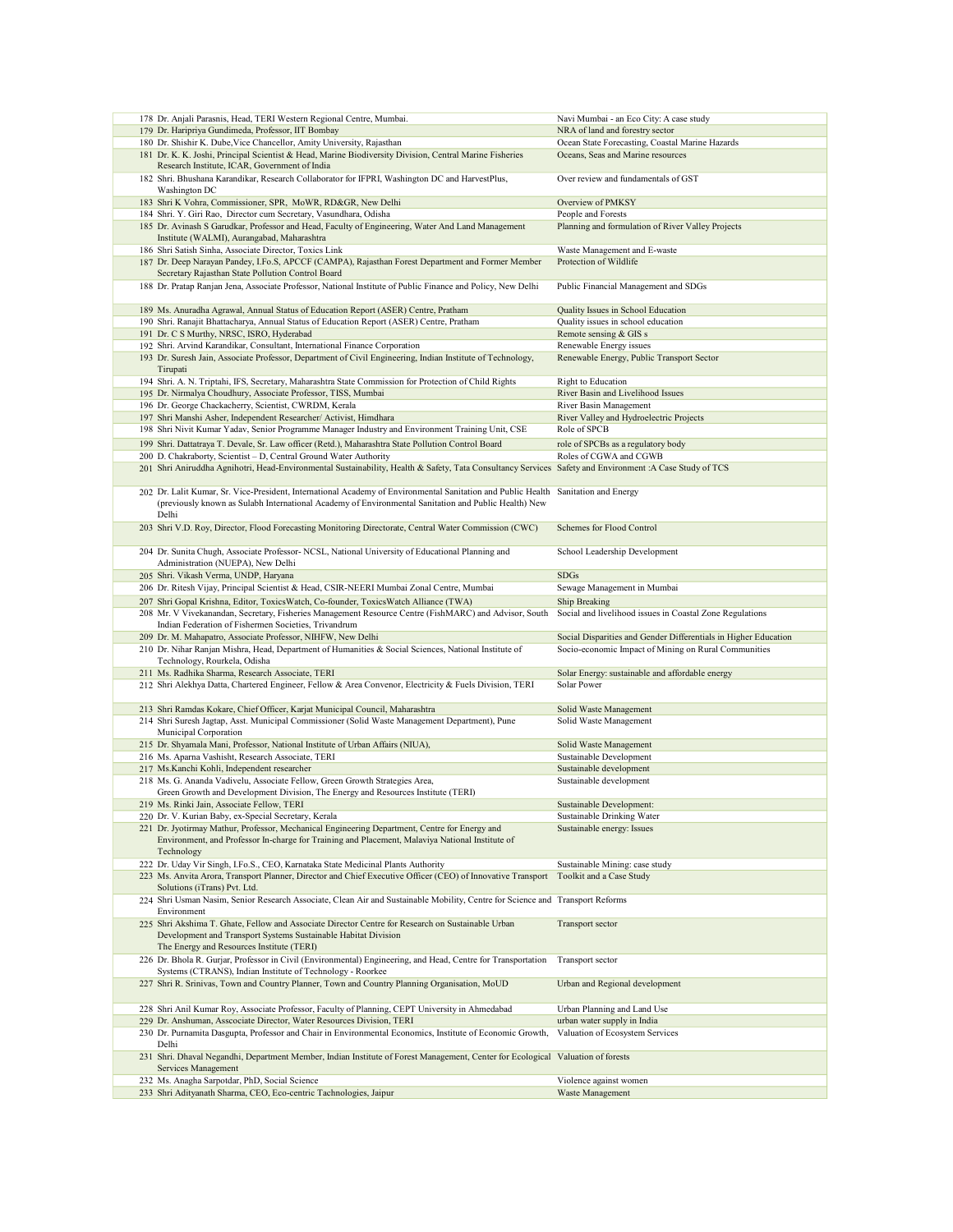|  | 234 Dr. Asokan Pappu, Sr. Principal Scientist, Chairman Business Development Cell, CSIR-AMPRI (Advanced Waste Management<br>Materials and Processes Research Institute), Bhopal                            |                                                                                 |
|--|------------------------------------------------------------------------------------------------------------------------------------------------------------------------------------------------------------|---------------------------------------------------------------------------------|
|  | 235 Ms. Chitra Mukherjee, Head of Programmes, Operations, Chintan Environmental Research and Action                                                                                                        | Waste Management                                                                |
|  | Group                                                                                                                                                                                                      |                                                                                 |
|  | 236 Ms. Kishori Gadre, Director, Janwani, NGO Pune                                                                                                                                                         | Waste Management                                                                |
|  | 237 Dr. Shyam Asolekar, Professor, Centre for Environmental Science and Engineering, IIT Mumbai                                                                                                            | waste management                                                                |
|  | 238 Dr. Kurian Joseph, Professor, Center for Environment Studies, Anna University, Chennai                                                                                                                 | Waste Managment                                                                 |
|  | 239 Shri Sharad P. Kale, Head, NA&BTD, BARC, Mumbai<br>240 Ms. Priyanka Jamwal, Fellow (Water, Land and Society programme), Centre for Environment and                                                     | Waste to Energy<br>Wastewater Management                                        |
|  | Development Ashoka Trust for Research in Ecology and the Environment (ATREE), Bengaluru                                                                                                                    |                                                                                 |
|  | 241 Shri Rajendra Singh, Tarun Bharat Sangh, A;war                                                                                                                                                         | Water Conservation and Natural Resources                                        |
|  | 242 Shri Shyama Kuriakose, Enviro Legal Defence Firm, Cochin                                                                                                                                               | Water and waste issues                                                          |
|  | 243 Shri Anil Mehta, Jheel Sanrakshan Samiti                                                                                                                                                               | Water issues                                                                    |
|  | 244 Shri K J Joy, Senior Fellow, Society for Promoting Participative Ecosystem Management (SOPPECOM)                                                                                                       | Water issues                                                                    |
|  | 245 Shri Neelesh Kulkarni, Director, Primove Infrastructure Development Consultants, Pune.                                                                                                                 | Water pollution                                                                 |
|  | 246 Shri Pradeep Purandare, Ex-faculty WALMI, Aurangabad                                                                                                                                                   | Water Regulation and WRRAs in India                                             |
|  | 247 Shri Sujith Koonan, International Environmental Law Research Centre, New                                                                                                                               | Water Regulation and WRRAs in India                                             |
|  | 248 Shri Sachin Warghade, Centre for Water Policy, Regulation and Governance, TISS, Mumbai                                                                                                                 | Water Regulatory Authorities                                                    |
|  | 249 Shri Ashwin kumar Balvantray Pandya, Former Chairman, Central Water Commission and Ex-Officio<br>Secretary to Government of India, Ministry of Water Resources, River Development & Ganga Rejuvenation | <b>Water Resources</b>                                                          |
|  | 250 Dr. Archana Sarkar, Scientist D National Institute of Hydrology, Ministry of Water Resources, RD & GR,<br>Govt of India, Roorkee                                                                       | Water Resources Management                                                      |
|  | 251 Dr. V Venkateshwar Rao, Group Director, Water resources, Project Director, India-WRIS, Remote Sensing<br>Applications Area, National Remote Sensing Centre (NRSC), Hyderabad                           | Water resources, Remote sensing                                                 |
|  | 252 Dr. V. M. Chowdary, Scientist / Engineer 'SG at Regional Remote Sensing Centre - North, NRSC, Delhi                                                                                                    | Water Resources: GIS and Remote sensing                                         |
|  |                                                                                                                                                                                                            |                                                                                 |
|  | 253 Shri Jayesh Mandlik, Chairman & Managing Director, Blue and Green Solutions                                                                                                                            | Water Supply                                                                    |
|  | 254 Ms. Samayita Ghosh, Research Fellow, Centre for Environmental Health, Public Health Foundation of<br>India, Delhi-NCR                                                                                  | Water, Sanitation and Health                                                    |
|  | 255 Dr. J. G. Patel, Scientist SF, EPSA, Space Applications Centre, ISRO, Ahmedabad                                                                                                                        | Wetland                                                                         |
|  | 256 Ms. Parineeta Dandekar, South Asia Network on Dams, Rivers and People (SANDRP)                                                                                                                         | Wetlands                                                                        |
|  | 257 Dr. Seema Kulshreshtha, Professor, Department of Zoology, Government, Shakambhar P.G. College, Jaipur Wetlands                                                                                         |                                                                                 |
|  |                                                                                                                                                                                                            |                                                                                 |
|  | 258 Dr. Niladri Dasgupta, Project Scientist, NMCG-WII Ganga Project, Wildlife Institute of India, Dehradun                                                                                                 | Wetlands and Biodiversity                                                       |
|  | 259 Dr. Bivash Pandav, Scientist - F, Department of Endangered Species Management, Wildlife Institute of<br>India                                                                                          | Wildife conservation and Management                                             |
|  | 260 Dr. Ruchi Badola, Scientist-G/ Senior Professor, Deptt. Ecodevelopment Planning & Participatory<br>Management, Wildlife Institute of India, Dehradun                                                   | Wildlife Conservation                                                           |
|  | 261 Dr. Gopi G V, Scientist-E, Wildlife Institute of India, Dehradun                                                                                                                                       | Wildlife Conservation, endangered Species                                       |
|  | 262 Dr. T R Shankar Raman, Senior Scientist, Nature Conservation Foundation                                                                                                                                | Wildlife habitats                                                               |
|  | 263 Ms. Seema Kulkarni, SOPPERCOM, Pune                                                                                                                                                                    | Women and Water Governance                                                      |
|  | 264 Dr. R R Alluri, Director, Centre for Clean Technologies and Sustainable Business, Amity University,<br>Rajasthan                                                                                       | Sustainable Business                                                            |
|  | 265 Ms. Sadia Sohail, Center for Science and Environment                                                                                                                                                   | E-Waste - Management                                                            |
|  | 266 Ms. Shailaja Chandra, Retd. IAS, Former Chief Secretary, Govt. of Delhi                                                                                                                                | Health Sector                                                                   |
|  | 267 Ms. Shamika Ravi                                                                                                                                                                                       | Political and Economic Inclusion of Women                                       |
|  | 268 Shri Tapan Kumar Chakravarty, Assessor under the Ministry of Environment and Forest & Climate Change                                                                                                   | Waste management                                                                |
|  | (MoEF &CC) Govt of India authorised Quality Council of India - National accreditation Board for<br>Training and Education (QCI - NABET)                                                                    |                                                                                 |
|  | 269 Mr. P K Jain, Chief Mineral Economist, Indian Bureau Of Mines                                                                                                                                          | Mining                                                                          |
|  | 270 Mr. Souvik Bhattacharjya, Associate Professor, TERI                                                                                                                                                    | Energy and environment                                                          |
|  | 271 Mr. Priyom Roy, Scientist, NRSC, Hyderabad                                                                                                                                                             | Remote sensing & GISs                                                           |
|  | 272 Mr. Prasad S Yadav, Deputy General Manager, Arai, The Automotive Research Association Of India                                                                                                         | Land Mangement                                                                  |
|  | 273 Mr. K.K. Pandey, Indian Institute Of Public Administration, Head Of Urban Studies                                                                                                                      | Urban Management                                                                |
|  | 274 Mr. Nambi Appadurai, Director, World Resources Institute, India                                                                                                                                        | Climate resilience and Indian Cities                                            |
|  | 275 Mr. Shashank, DeNHM, NWR Jaipur                                                                                                                                                                        | Units of Indian Railways                                                        |
|  | 276 Dr. Gaurav V Jain, Ahmedabad, SAC, ISRO                                                                                                                                                                | Remote sensing & GISs                                                           |
|  | 277 Mr. Brigadier Vinod Dutta, Former Secretary, Defense Crisis Management Group (Dcmg-Disaster<br>Management) New Delhi                                                                                   | EMS in Indian Railways                                                          |
|  | 278 Mr. Vikram Gupta, Consultant, Jaipur Smart City Ltd                                                                                                                                                    | Sustainable Cities                                                              |
|  | 279 Mr. N G Patil, Pr. Scientist & In-Charge, ICAR                                                                                                                                                         | Land and Water Management                                                       |
|  | 280 Mr. Konda Reddy Chavva, Assistant, Fao India                                                                                                                                                           | Natural resources management, conjunctive water-use, sustainable                |
|  |                                                                                                                                                                                                            | agriculture                                                                     |
|  | 281 Mr. Sunil D Gorantiwar, Head, MPKV                                                                                                                                                                     | Natural resources management, conjunctive water-use, sustainable<br>agriculture |
|  | 282 Mr. Debi Goenka, Executive Trustee, Conservation Action Trust                                                                                                                                          | Mangroves - Environmental, Legal Issues                                         |
|  | 283 Ms. Saumitra Jaiswal, Advocate, ELDF, New Delhi                                                                                                                                                        | Environment law                                                                 |
|  | 284 Ms. Samayita Gosh, Research Fellow, CSE                                                                                                                                                                | Environment law                                                                 |
|  | 285 Dr. Anshumali, Professor, ISM Dhanbad                                                                                                                                                                  | Soil Pollution                                                                  |
|  |                                                                                                                                                                                                            |                                                                                 |
|  | 286 Mr. Ajay Singh Nagpure, Head, Air Quality And Sustainable Urbanization, Wri India                                                                                                                      | Air Quality                                                                     |
|  | 287 Mr. J. Sanjay, Scientist, Centre For Climate Change Research Indian Institute Of Tropical Meteorology<br>Pashan, Pune                                                                                  | <b>Regional Climate Modelling</b>                                               |
|  | 288 Mr. Dinesh Kumar Mishra, Convenor, Baarh Mukti Abhiyan                                                                                                                                                 | Flood Mitigation and Management                                                 |
|  | 289 Ms. Ritika Mahajan, Asst. Professor, MNIT, Jaipur                                                                                                                                                      | Socio-economic impacts of Climate Change                                        |
|  | 290 Mr. K H V Durga Rao, Group Head, Disaster Management Support Division, Nrsc, Hyderabad                                                                                                                 | Flood Early warning, Water Resource Management                                  |
|  | 291 Ms. Namrata Ginoya, Manager, Resilience And Energy Access, Wri India                                                                                                                                   | climate change, gender and nutritional security                                 |
|  | 292 Ms. Suman Prabha, Manager, NABARD, Jaipur<br>293 Mr. Chandra Shekhar Jha, Group Director, ISRO                                                                                                         | National Adaptation fund for climate change<br><b>Remote Sensing</b>            |
|  | 294 Mr. Syed Ainul Hussain, Scientist G (Retd.), WII                                                                                                                                                       | Water Pollution and Conservation                                                |